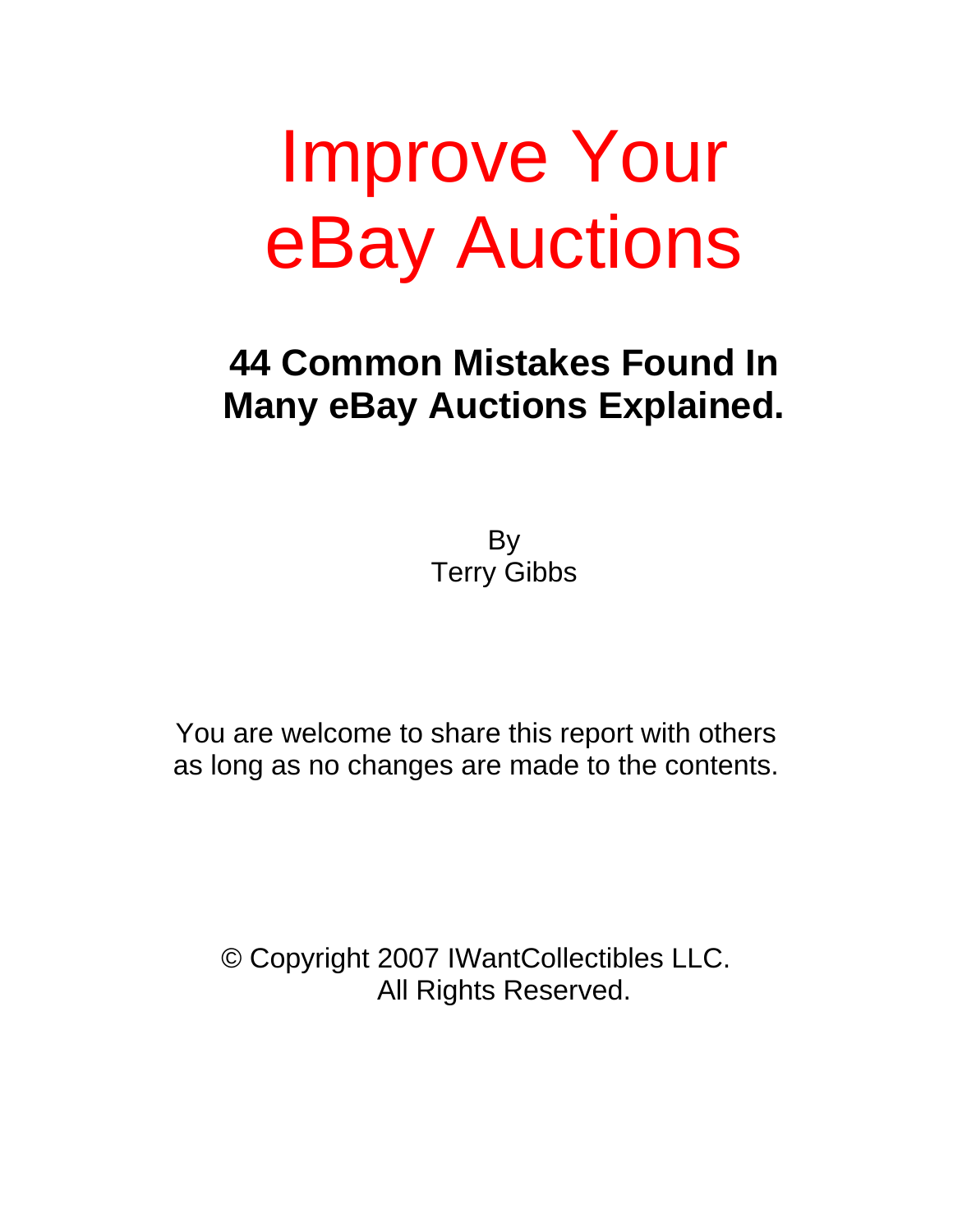On January 10th 2007, I asked my newsletter readers to look at an auction I'd selected on eBay, and then send me a list of at least five things the seller could have done better. I thought this would be a good way to get my readers to think about how to sell on eBay.

You see, I know most eBay sellers just muddle through listing the first few auctions, and then never spend any time improving their skills. Instead of improving their skills they continue to blindly sell items on eBay without any thought.

Even worse, I'd bet a majority of eBay sellers never even read eBay's help articles. Not that eBay's help menus will always point you in the right direction, but in most cases eBay will help you get closer to the doing it right, than you'd do with no help at all.

#### **The ONLY WAY to improve your eBay selling skills is to think about what you are doing, and to look back at your results.**

After asking my readers to look at the auction, I got almost 400 emails with lists of ways to make the auction better. Not surprisingly, I got correct answers in addition to the eleven I'd found, but I also got answers that were off the mark.

In this report, I will show you the auction, my list of errors, and selected responses from my readers with my comments. When you get done reading this simple report, you will surely have improved your eBay selling skills.

#### **To get the most out of your time, look at the auction, and make a list of mistakes this seller made before going on to the rest of the report. To make it easier for you, I have pasted screen captures of the auction on the next page.**

One quick note before we get started: My intention here isn't to pick on this seller, it's to help you improve your auctions. Even with all the mistakes this seller made, he is doing one thing right. He is actually trying to sell items on eBay. A lot of people never take the first step, so he has something going for him. Now all he needs to do is think a bit more about what he is doing.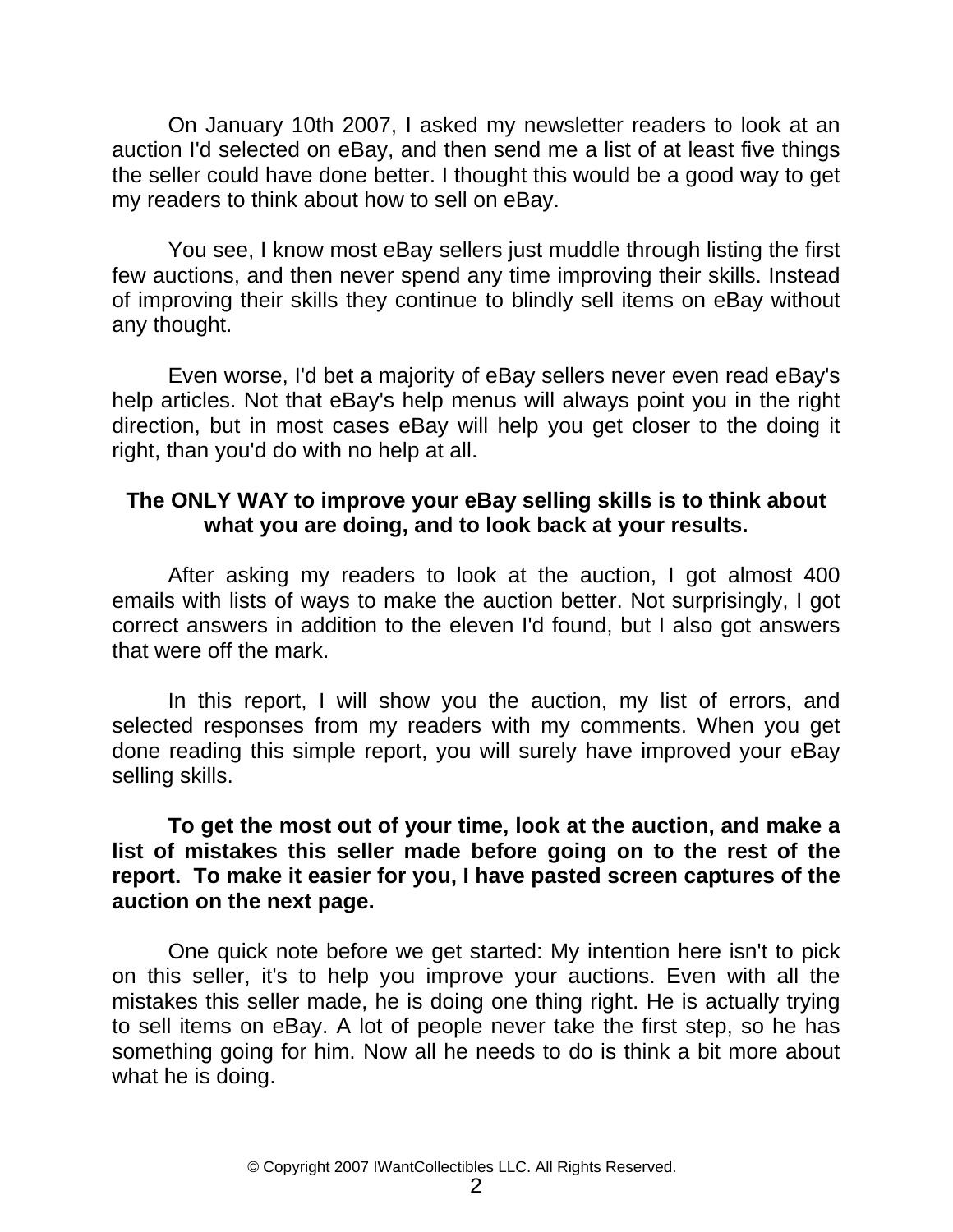#### Here's the auction I asked my readers to look at:



One note before you start making your list. This auction ended with no bids.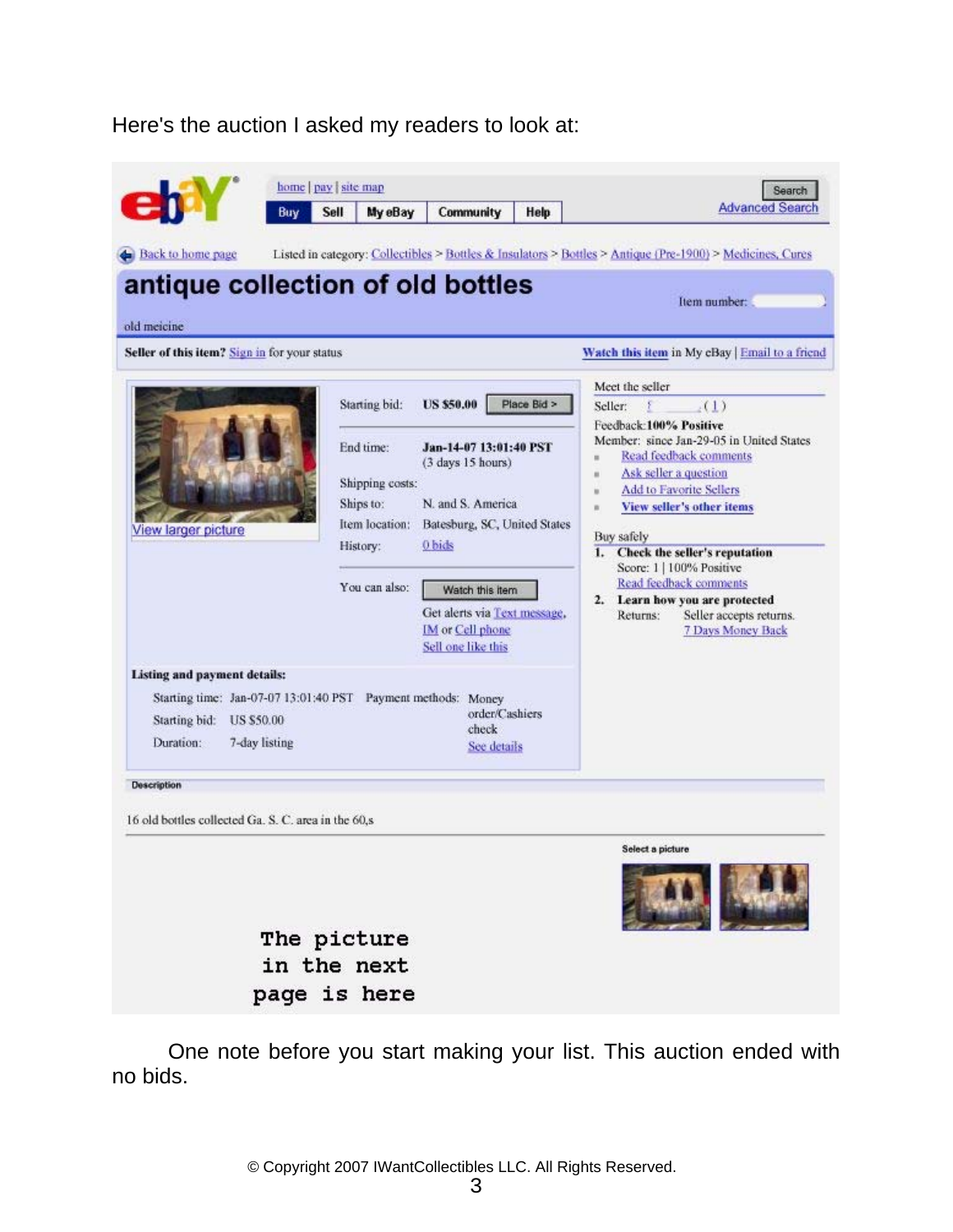For some reason when I converted the auction into photographs the swap image didn't display correctly. In the auction the picture below was to the left of the two smaller thumbnails under "**Select a picture."**



Now go ahead and make your list of ways to make this auction better before going to the next page. The total number of ways to improve this auction is ###, so you should be able to find at least five things.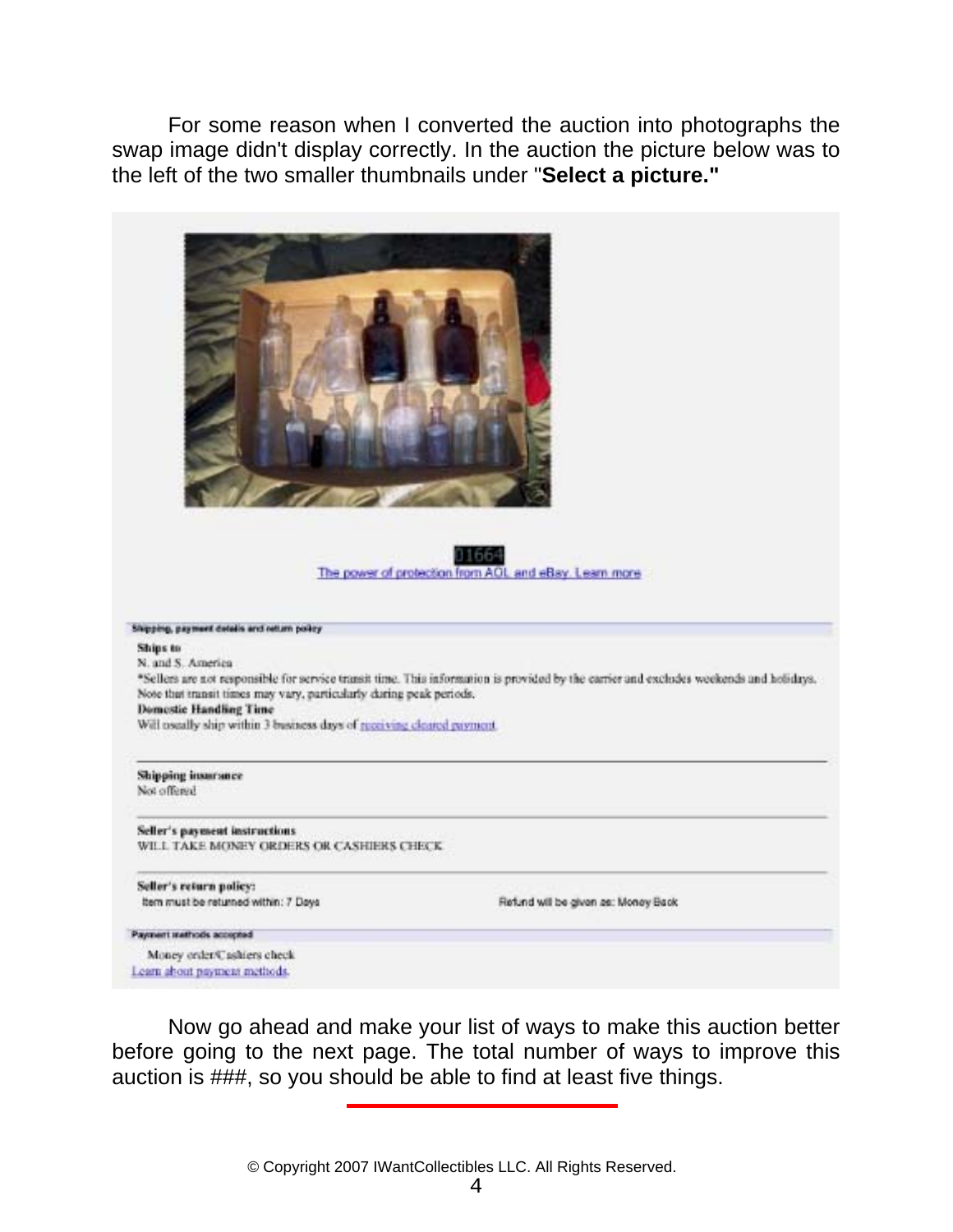Ok. Ready?

Lets get started discussing ways to improve this auction. When I first looked at this auction, I identified eleven ways the seller could improve this auction. Here's my list:

- 1. **Shipping is listed highest first.** You can't see this in the pictures, but the seller offered UPS shipping which resulted in shipping costs of \$52.60 being shown at the top of the auction. Clicking on the shipping link brought up additional options - parcel post at \$22.40, and Priority mail at \$26.90. The seller should have listed the cheapest shipping first. This is done by specifying the cheapest shipping method in the first drop down box on the specify shipping form. Additionally, eBay buyers tend to bid higher on items with flat shipping charges rather than computed charges.
- 2. **Poor photos.** Neither of these photos show any detail, and the staging is terrible.
- 3. **Using eBay photo hosting.** The seller paid to insert the second picture. My tests have shown using eBay photo hosting drops ending prices by up to 17 percent. That number assumes pictures that show detail. This drop is due to the forced small size of the images, and the loss of detail caused by eBay compressing the images. To make it worse, during peak traffic periods eBay has problems serving the images they host. This means your images aren't seen by bidders. Additionally, the second picture added to the seller's listing cost without helping him. In fifteen minutes anyone can learn how to create and insert wonderful pictures into eBay auctions without paying eBay fees. Time well spent.
- 4. **No description of individual bottles.** Some of these bottles might be valuable. Some probably aren't. By not including a description of each bottle, the seller has removed any chance that someone searching for a specific bottle will find it. At a minimum the embossed text on the bottles should have been used in the description.
- 5. **Should have listed bottles separately or in relevant groups.** If I was selling these bottles and didn't know what they were worth, I would sell them individually. I'd create at most 14 auctions. Most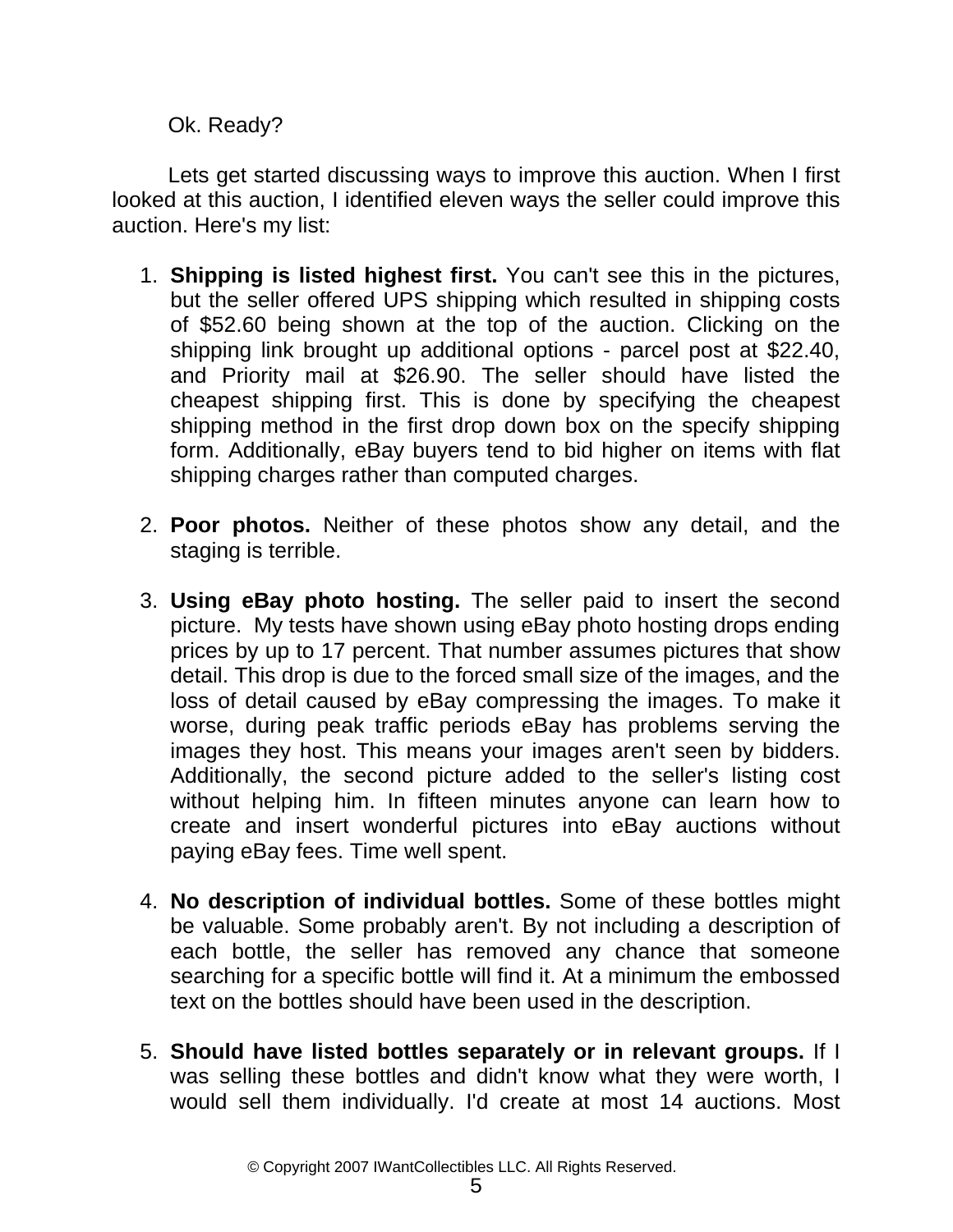auctions would have only one bottle, and the bottles that are unmarked would be placed into one lot. All auctions would be started at 99 cents or less. This would allow me to list the bottles with lower shipping costs, and, based on what this seller paid in listing fees, might even be cheaper to list.

- 6. **Opening price should be \$49.99 or lower.** EBay charges \$1.20 to start an auction at \$49.99, and \$2.40 to start an auction at \$50. This seller paid \$1.20 for nothing. Furthermore, my tests have shown starting items at low prices results in higher ending prices. This assumes the items are listed in the best manner. An antique or collectible listed correctly on eBay will always reach at least wholesale value on eBay. The bids by dealers will make the item appear more attractive to end users and usually result in the item selling for above wholesale.
- 7. **No condition statements.** This guy is selling old bottles. Are they scratched? Are they dirty? Are they chipped or broken? Condition always effects value, and must be included in every auction description.
- 8. **No link to his other items.** This seller was offering 7 different items at the same time as this lot of bottles. Adding a link to his other auctions takes almost no time, and when done along with a statement promising to pack multiple wins together will increase prices at no extra cost. If your items warrant it, listing one fantastic item as a featured plus auction and including a link to your other more mundane auctions works extremely well.
- 9. **No confidence building statements.** Earlier I mentioned the lack of condition statements. When writing an auction description it is important to build confidence with prospects. This seller has 1 feedback. In order to build confidence the seller needs a detailed description of the bottles, an explanation of how he will pack the bottles to insure they arrive safely, and maybe even a few short lines explaining how he got the bottles and why he likes them.
- 10. **No me page.** In the process of getting started selling on eBay it is easy to overlook creating a me page, so this isn't as big an error as the others, but this seller has credibility problems. Even if he didn't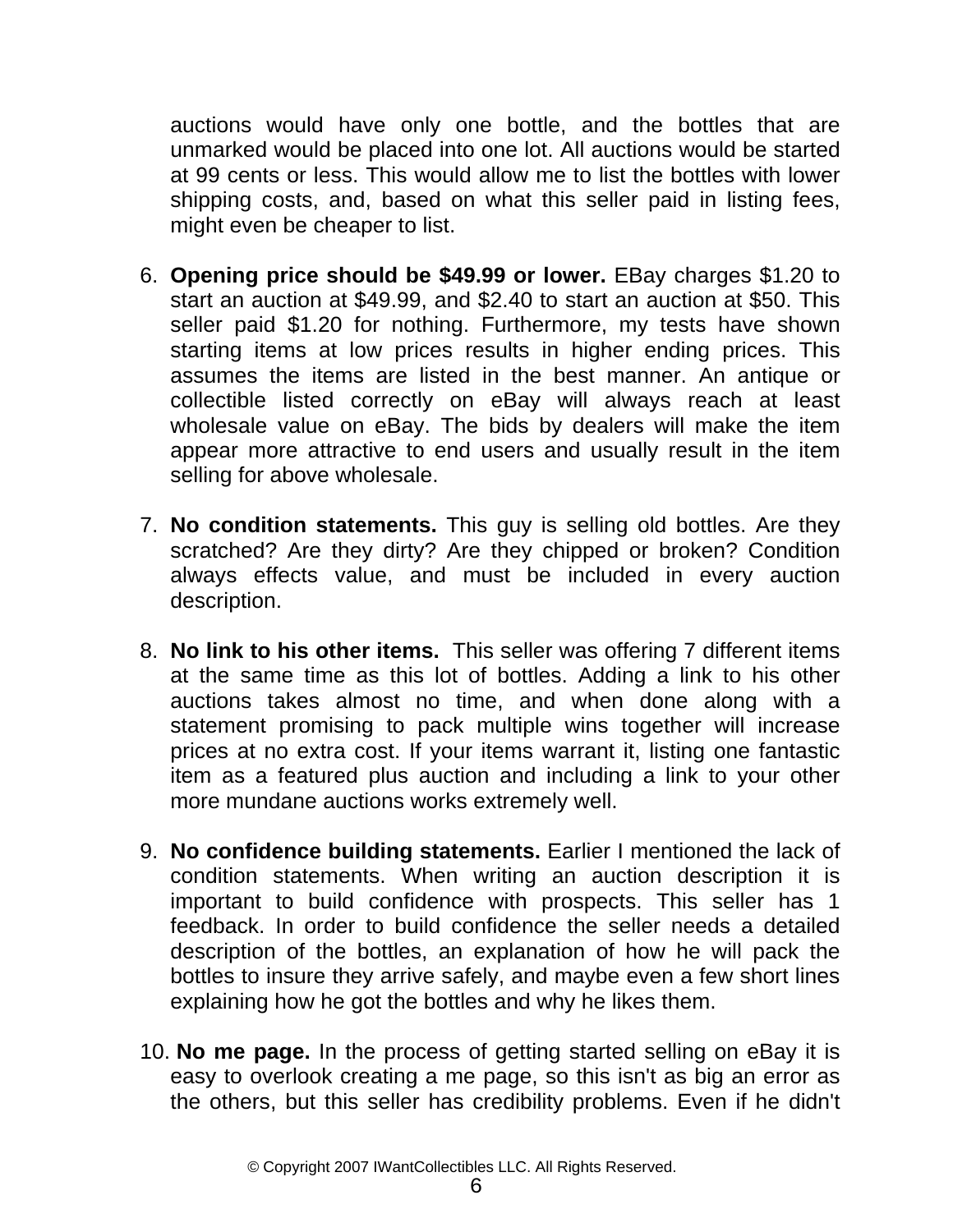make constructive use of his me page, just a photo of him and his dog sitting on the porch together would help put a human face on this seller.

**11. The seller wasted money on a subtitle.** This seller paid 50 cents for a subtitle and then spelled the word medicine wrong. Subtitles are rarely worth the expense. In fact, I rarely use subtitles because they are considered part of the description rather than the title for searches. There are a few exceptions when a subtitle makes sense, but not many.

Before we go on, one last note about errors I noticed. I mentioned in my newsletter, the seller doesn't have any backend. That means he is not trying to get additional sales from people who look at his auctions or buy from him.

To him -- maybe this is most eBay sellers -- eBay is just a place to sell products. It's not about building a business, or making repeat sales. While I think this is an error in judgment, I am not counting it as an error because it is an advanced tactic, and this is a new seller.

But if I was looking at YOUR auction, I would consider not having a backend an error.

One last thing we should discuss before we move on to the comments sent in by my readers. From just looking at the list above this seller spent between \$3.40 and \$4.05 listing this auction. (High price assumes he went for the value pack which includes a gallery image, a subtitle along with listing designer which he didn't use for 65 cents, and a photo pack for \$1.00. Low price assumes gallery at 35 cents, subtitle at 50 cents, and second image at 15 cents.)

Knowing the eBay fee structure and making the best use of starting prices and listing upgrades is an extremely easy way to lower your selling costs.

When I looked for this auction, I did a search for the word "old" with a price between \$50.00 and \$50.01 with no bids. The search brought up 3271 items. That's \$3925.20 in excess fees right there, and that's just for auctions with the word "old" in them. A search for the word "the" brings up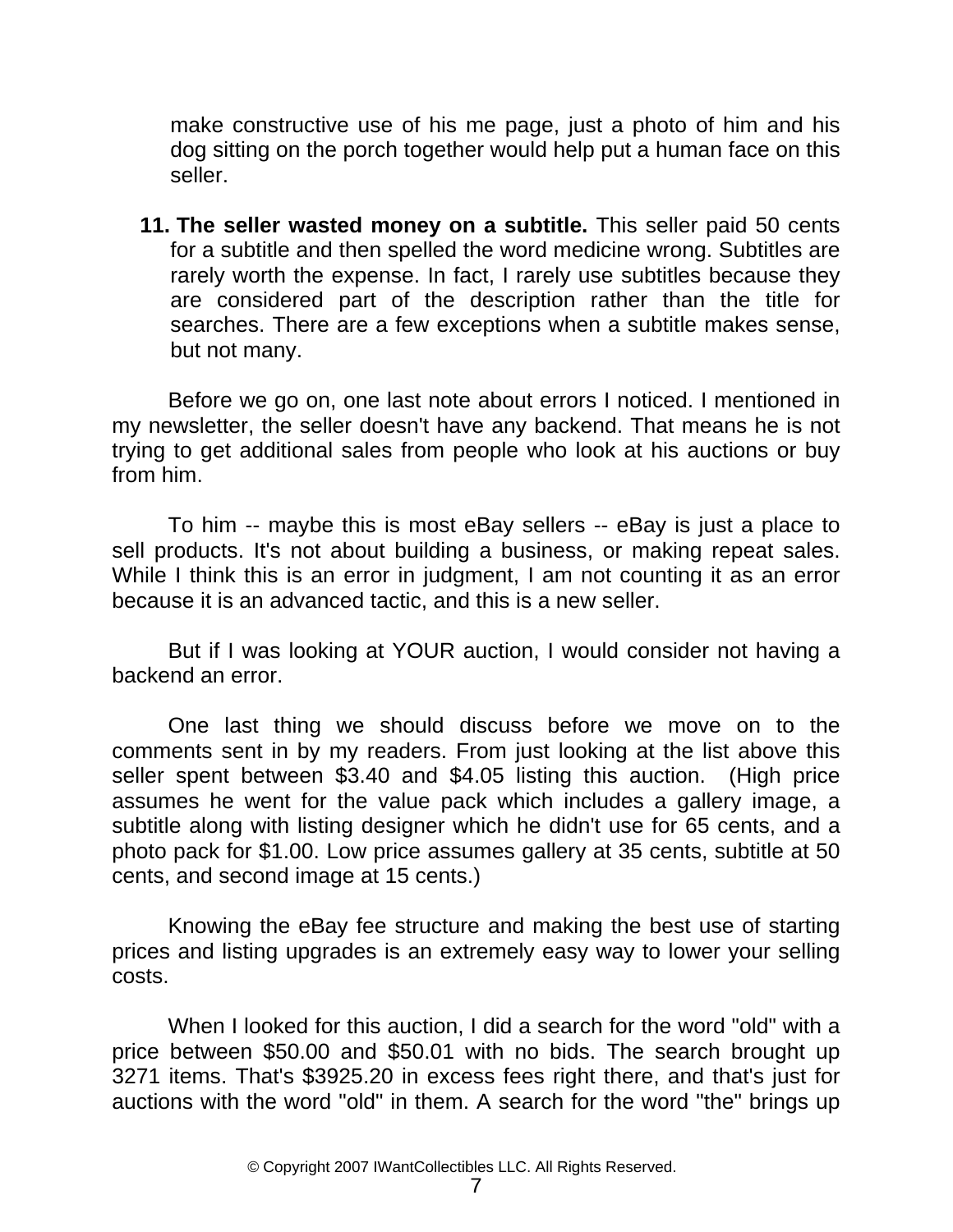40 thousand auctions with a starting bid of 50 dollars. That's \$48,000 in waste, and only counts auctions that haven't received a second bid.

Every year eBay raises their fees and eBay sellers come out of the woodwork screaming the sky is falling. While at the same time eBay sellers are wasting hundreds of thousands of dollars a month on eBay fees. Are these the same sellers? Probably. Are they my newsletter readers? Probably not.

Now lets look at some of the comments sent in by my readers. Many of these were sent in by more than one person. I've selected the ones that made the point in the most concise manner for inclusion here. These aren't in any order, just the way I got them from my inbox.

- **No reference item in photos to judge size.** I missed this. I always include a nine volt battery in my images so people can make a size comparison. I am just so used to doing it, I don't even think about it anymore. A coin, a dollar bill, or any other household item people know the size of will work. However, don't use a cigarette package or a lighter as some buyers will not bid on items that might smell like smoke.
- **Doesn't accept PayPal**. If he was selling an ebook, an impulse item, or a commodity like videos or clothes not accepting PayPal would drive off some bidders, but antiques and collectibles aren't usually effected by the lack of PayPal. However, adding multiple payment options is a good way to get more bids.
- **Spent money on extra pictures that don't showcase anything not shown in the original picture.** Also submitted as: **Two photos used, but they look almost the same -- what's the point in paying for an extra photo?** I consider just the use of eBay photo hosting as an error, and because I don't pay for images, I can include images that are only slightly different to make a point. But this is a better way to explain what's wrong with these photos than my plain poor photos comment.
- **Has only had one sale....must have been his mother** Also submitted as: **Lack of feedback.** This wouldn't be a big factor if the seller had a longer description that built confidence. Quite a few people suggested buying cheap one cent auctions in order to get some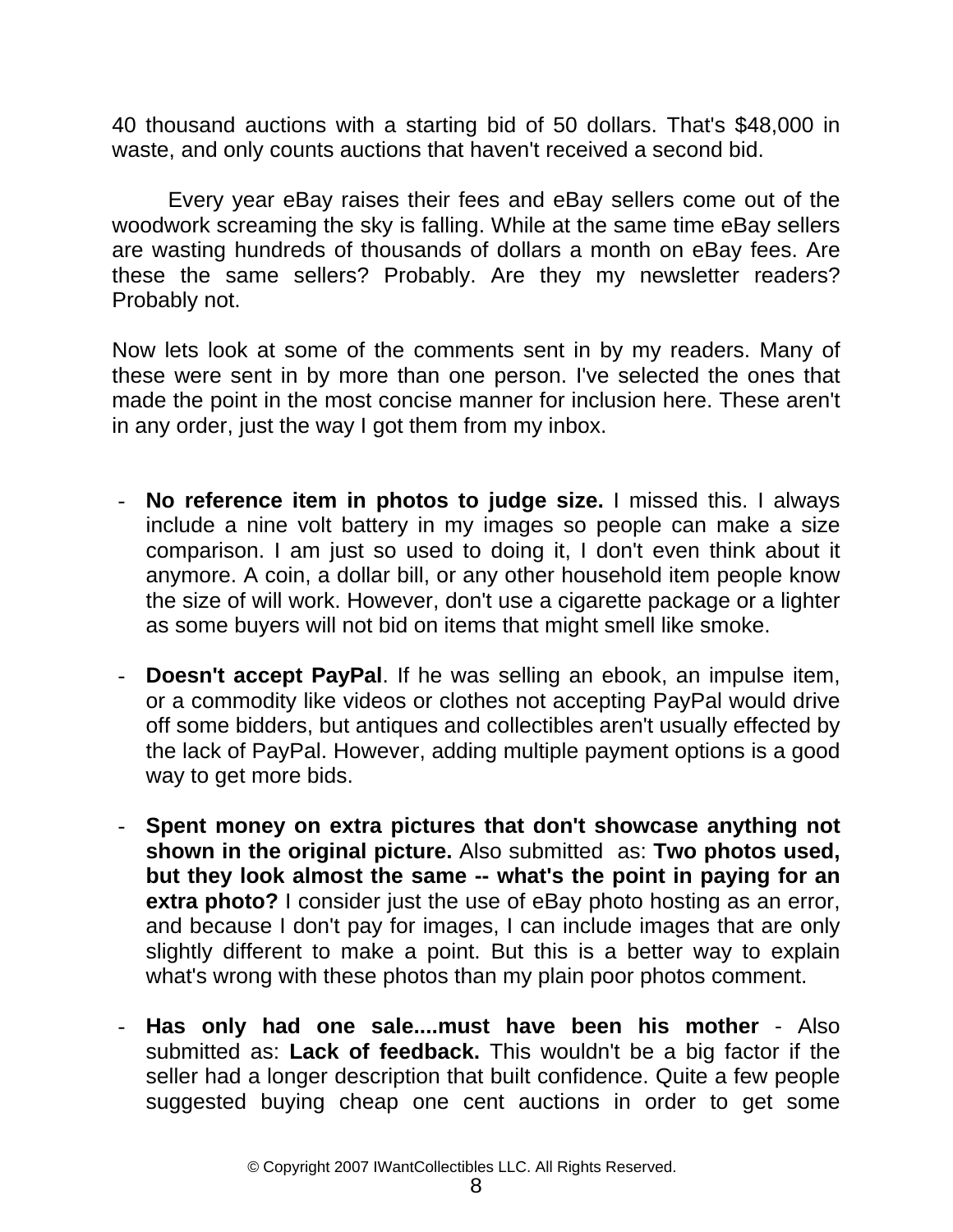feedback before starting to sell. I don't recommend buying one cent auctions to get feedback. While eBay has been cracking down on this lately, there is a better reason. When you buy items on eBay, you learn how sellers treat buyers. If you pay attention to how others treat you, you will improve communications with your buyers, and learn how to stand out in crowded niches. Once you start selling with an eBay account you should create another account for buying with. Creating a second eBay account is explained on the IWantCollectibles website.

- **Title needs keywords.** My recommendation that each bottle be sold separately was based on each bottle being listed with a title describing the bottle like "Old Brown Glass Poison Bottle," or "Dr Scammer's Patent Medicine bottle dated 1901." The most important keywords should always be included in the title because the majority of eBay searches are done for titles only. You can find out the most searched keywords for every eBay category by looking at the related searches at the top of every category. Ebay pulse lists even more common search terms for most categories.
- **No background or poor background in photo.**
- **He should point out the value of the return policy. I don't believe there are many antique sellers that offer such a generous return.** This is credibility again. Well said.
- **He is not offering insurance on a highly breakable item.** This is really a problem with the description because the eBay system for calculating insurance costs is difficult. You are forced to specify an amount for insurance in advance. If you don't know what the item will sell for, you can't enter an amount. The description should have "Insurance is available at cost if desired," or "\$100 worth of insurance is included in the quoted shipping amount. Additional insurance is available at cost."
- **Bottles need to be cleaned.** I sell a lot of junk trains on eBay for parts or restoration, and do nothing with them. Leaving them as found and describing missing parts and damage leads buyers to believe they are getting a better deal. Additionally some items can be damaged by improper cleaning. But these bottles don't fall into either of those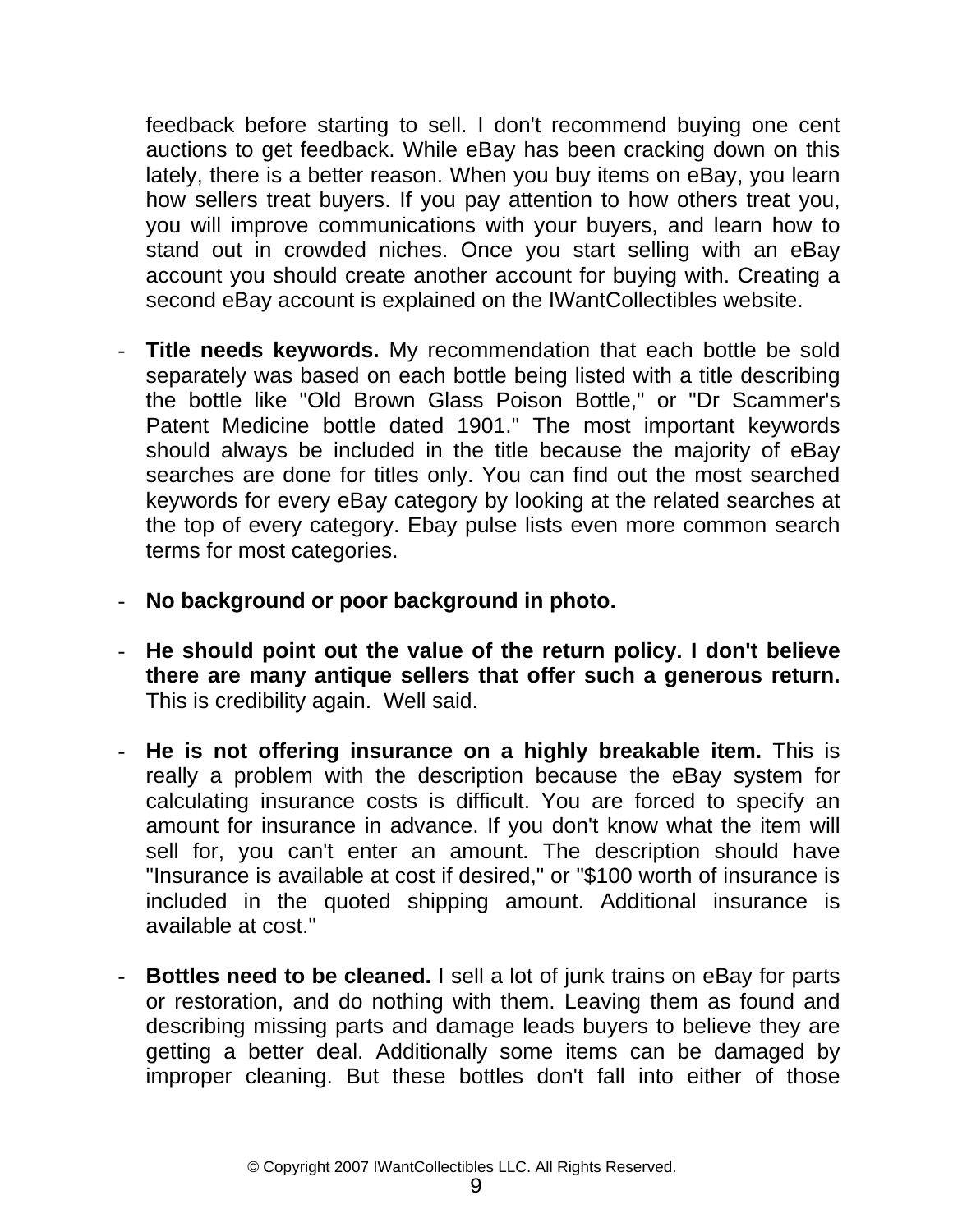exceptions. These could be ran through the dishwasher and come out OK. Presentation is everything.

- **He should have used a lower starting bid with a reserve to attract more bidders.** This is a bit different than noticing the difference in fees between \$49.99 and 50.00. On these I wouldn't even use a reserve. I would have just listed them all at 0.99 each with no reserve. The ones worth anything would sell, and the others would go into the Goodwill box. **A note here about the fees.** I would have done no more than 14 auctions at 99 cents each. Factoring in hosting my own photos, the total insertion fees would have been \$3.50. Earlier I said the minimum insertion fees paid by this seller were \$3.40. For an extra dime he might have sold something and recouped all his costs. Time wise I could list 14 auctions for 14 different bottles all with descriptions and at least two photos in under 45 minutes. We'll come back to the time factor in a minute when we discuss research.
- **No BIN (Buy It Now.)** I don't think this is an error. I don't recommend people use BIN for antiques and collectibles unless they know exactly what the item is worth. I watched an auction recently for an oatmeal container sell for \$273.00. The last similar container sold for \$12.00. If a BIN had been used on the container the seller would have surely lost money. Sure it's not going to happen all the time, but it will never happen with a buy it now.
- **Wrong Category.** Quite a few readers mentioned he had listed in the wrong category because if these bottles are from the 1960's they don't belong in the pre 1900 category. Example: **I'm not sure these are in the right category. Are they just old bottles or are they medicine bottles? Some of them could be liquor bottles.** I think this is the poor description again. My impression is he collected the bottles in the 1960s and they were old then. If that's true they were in the right category if they are medicine bottles. I'll discuss this in more detail in the section on research.
- **Should have offered shipping world wide.** If I was selling these as a lot I wouldn't offer them to international bidders. I once sold a six pack of Coke bottles to a buyer in Italy. The bottles sold for under ten dollars, and the shipping was about \$40 which caused the buyer to refuse to pay. As individual bottles I'd ship them anywhere in the world. This is a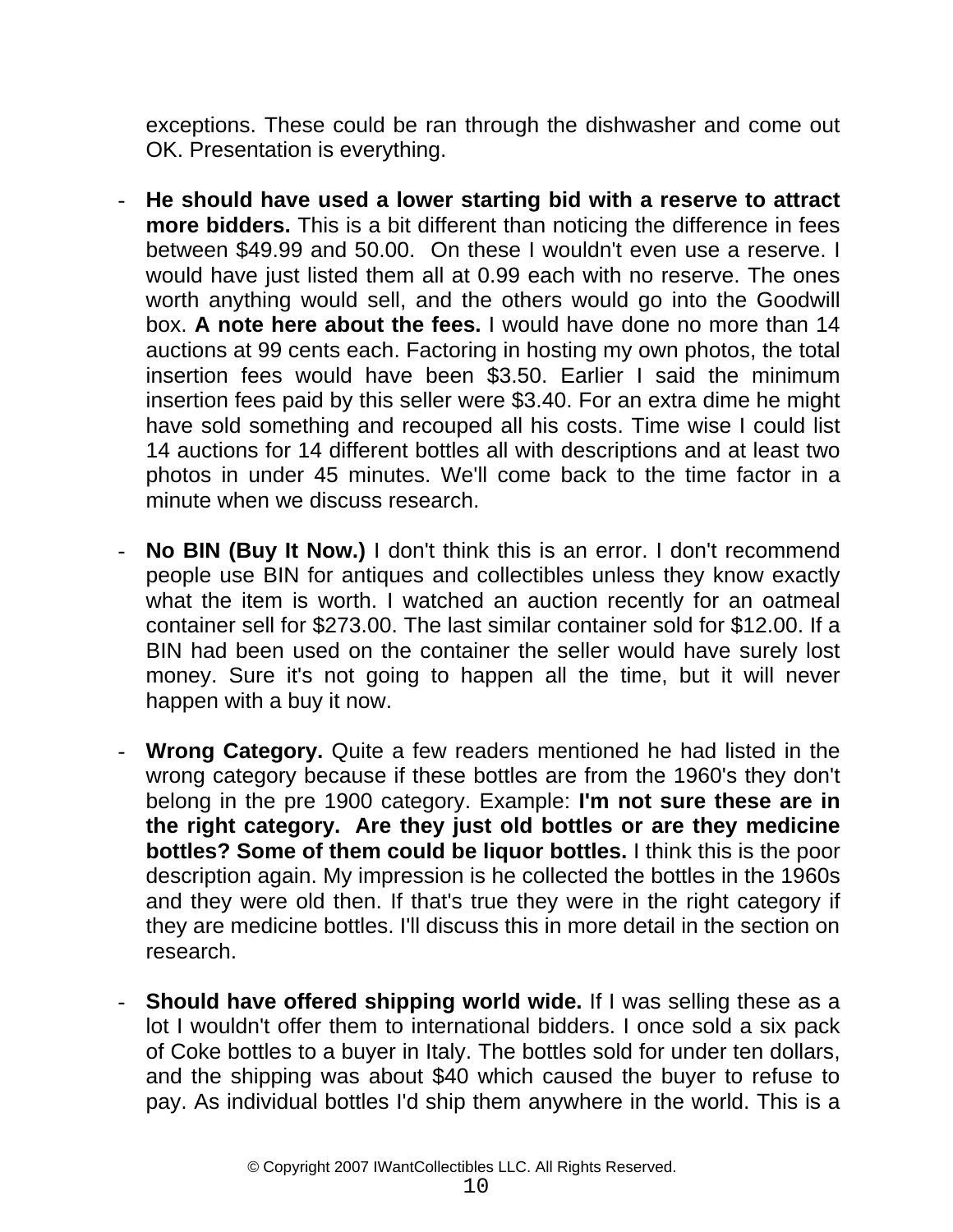judgment call. In almost all cases accepting international bidders will increase sales prices.

- **Should have used the word "lot" in the title.** Great suggestion if people search for groups of bottles. I know some categories do get searched for this word, and the seller certainly is selling a lot.
- **Title is in all lower-case letters.** Grammatically this statement is correct. From a selling point of view using all lower case words may attract more attention because it forces searchers to look closer. This is something you might want to test in your auctions.
- **Returns policy seems to be unconditional and probably needlessly generous.** I don't consider this to be an error. It's actually the second positive thing about this auction. (The first was he actually listed the bottles.) Some eBay sellers might consider this an error because they aren't comfortable offering a strong guarantee, but a strong guarantee will almost always bring additional bids. Explained correctly a strong guarantee would counter his low feedback quite well. With a bit more feedback and detailed listings, a strong guarantee would increase bids high enough to more than cover the cost of the few returns he'd get.
- **No terms of trade quoted (packaging despatch time).** I consider this to be part of the description. A simple statement about how the bottles would be packed would help. Mentioning when he will mail them after receiving payment could drive away bidders depending on his policy.
- **The time of day the auction ends is a slow time period on eBay.** I just read an economics paper addressing this issue. The economists looked at thousands of DVD auctions. (One DVD per auction.) They found DVDs ending during the day brought higher prices than those ending at other times. This is thought to be because there are fewer items listed during the day meaning less competition from other sellers. Most sources tell you to end auctions in the evenings. For antiques and collectibles the ending time doesn't effect the sales price because collectors are like junkies. Additionally, today most serious eBay buyers use sniping programs.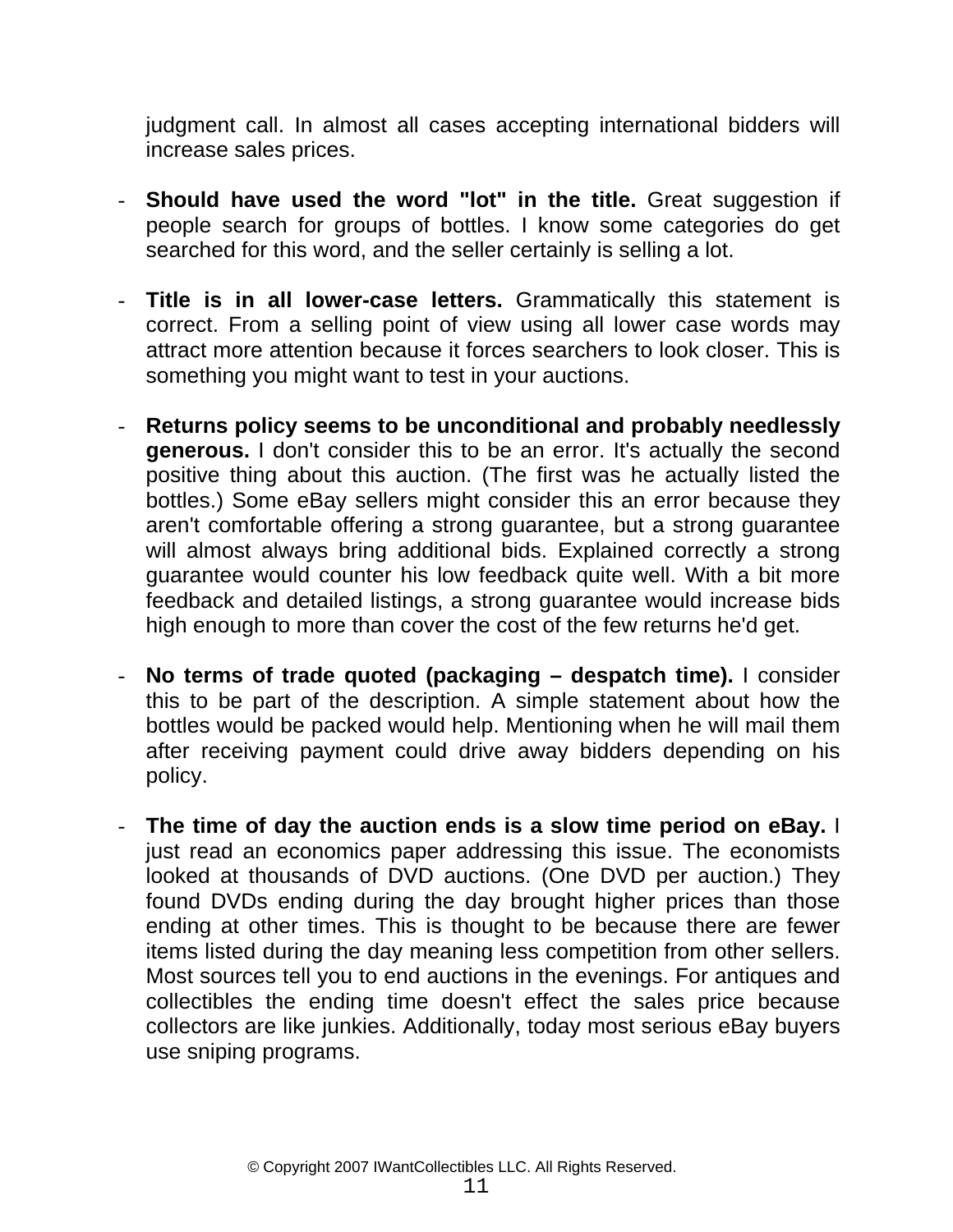- **Seller didn't do any research.** Research would have pointed out things like: some bottles bring more because of where they are made, what they were used for - soda, medicine, perfume etc…, people collect bottles marked poison, some kind of nipple - called a "pontil" - on the bottle increases it's value, color effects value as does condition, words embossed on the bottle also effect the value. It also looks like people search for the word "cure" rather than medicine. This would have helped the seller decide if these bottles were even worth listing. As I said before my cost to list these in individual auctions would be \$3.50, and it would take me about 45 minutes to list them. I'd also have to pack the ones that sold which would take more time. Before listing any of these on eBay, I'd want to know that my money and time was worth the effort. Research would also show what categories these bottles belonged in. Even if I didn't end up listing a single bottle, I would be adding to my knowledge of old bottles thus increasing my chances of spotting valuable bottles in the future. Based on my quick research the best case title would be: embossed name if any; Pontil if present; color; patent, cure or soda if known; state or state abbreviation depending on space left.
- **Seller uses abbreviations.** From looking at the most popular searches in the bottles category, four are for the names of states. Two as abbreviations, two as full words. Research would have shown people buy bottles based on what state they were made in. Listing states in both formats makes sense.
- **Put a visual counter on the auction...too many hits with no bids will scare real bidders away.** Also submitted as: **Counter is at 333 with no bids.** When I looked at this auction the counter read 2. By the end of the auction the counter was at 2028, and 1994 of those people were my readers. (I sent my readers through a counter so I could see how many people looked at the auction, and compare this with the number of replies received.) Having a counter showing high numbers of viewers without a bid could have an effect on the selling price. Overall it shouldn't, but the seller would have done better to hide the counter or not use it at all. Most sellers don't make proper use of counters anyway, so they are best left out. The eBay provided counters are worthless. Sellathon has counters that provide much more data at a low cost.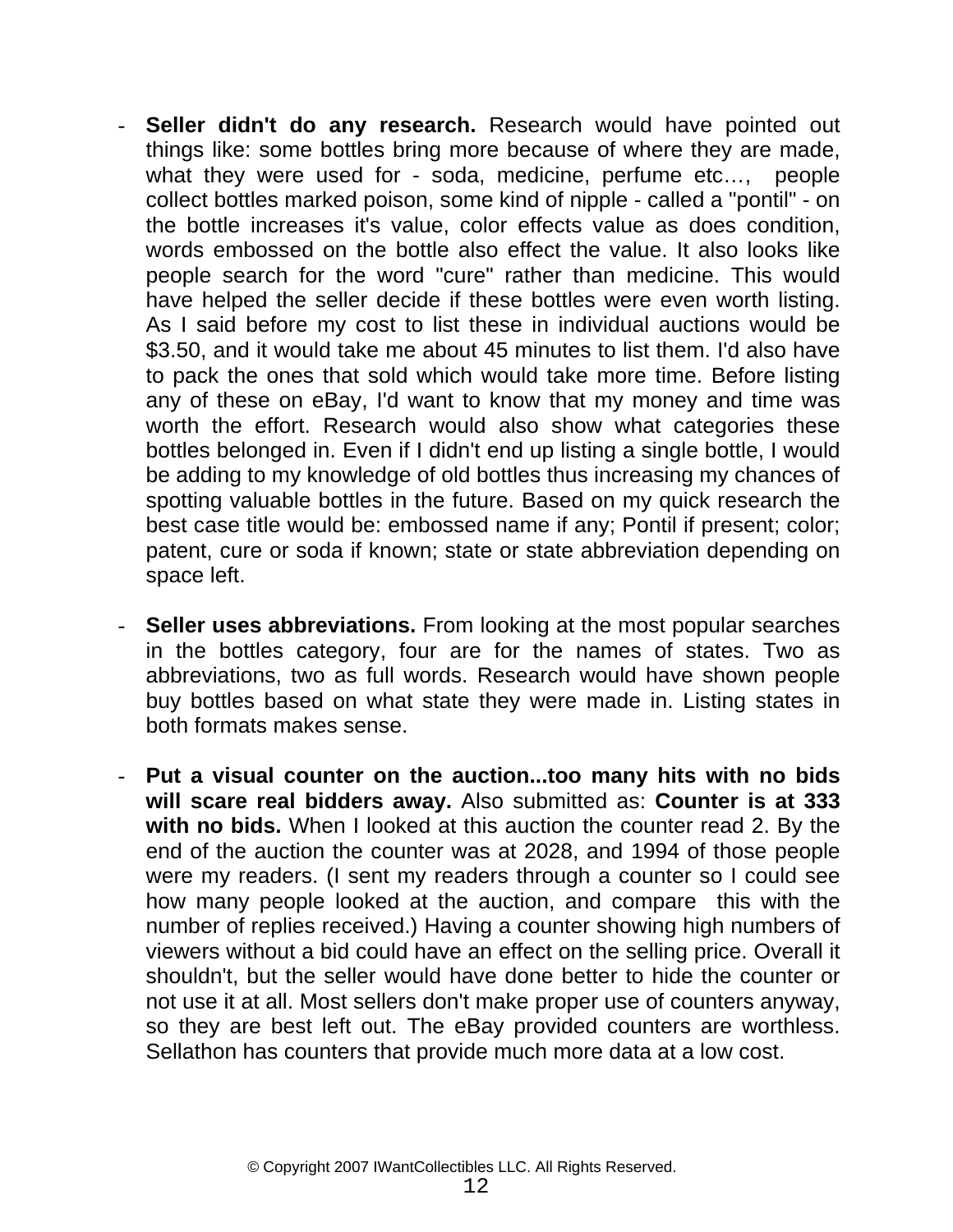- **No mention of when payment is due.** This isn't really needed, and done in an aggressive manner would be harmful. In December I had a seller return a money order because he received it 11 days after the auction ended and his rules stated it must be received within ten days. This was during the Christmas mailing season. This is kind of attitude is just crap. On the flip side, I avoided bidding on one seller's items for years because of his long list of aggressive rules. Finally he had something I couldn't live without. After winning the auction, I called him to pay with a credit card. I ended up talking to him on the phone for an hour. He was a nice friendly guy, but for some reason, he went out of his way to be aggressive in his auctions. I know this hurt his sales. Most eBay buyers will pay quickly and without a problem. The few that will cause problems will cause problems no matter what you do. Meaning you might as well be pleasant to everyone.
- **No comment that will combine shipping or give a discount on shipping for purchase of other auctions has up now.** This is part of the standard description, and goes adjacent to a link that opens in a new window to the page listing other auctions.
- **Does not tell viewer to buy or bid.** Only one person mentioned this. (Good job Eric.) Including a call to action will usually get more bids. Even better is to use a call to action that will get the bidder to visualize the results of winning this item. By instilling a sense of ownership before the auction ends, a bidder is more likely to respond to being outbid in order to avoid the sense of loss. I've talked about this before in the newsletter, and will do a longer article in the future.
- **Because they're sold from Georgia and South Carolina, a military memorabilia buyer would want to know if the bottles were found near a Civil War encampment.** This would fall under research, but might effect the value. Good point.
- **The display of the merchandise is careless and sloppy. I wonder if he's just gonna slap the other half of that box on and ship the bottles as is. I have no confidence that he is competent enough to actually get me the bottles in unbroken condition - even if I did want them.** I actually mentioned this in my list, but Bill did a great job of expressing this so I included it again.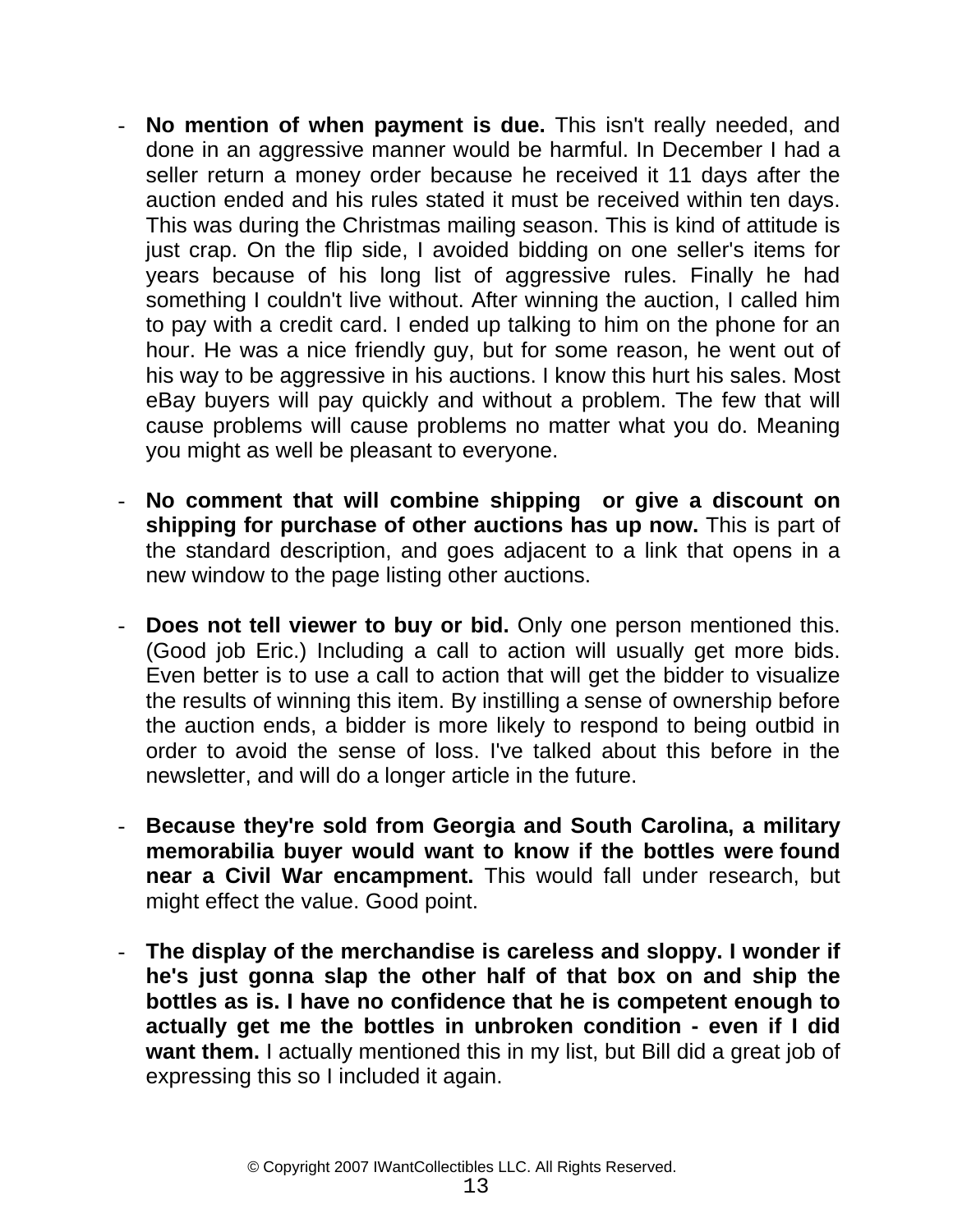- **Failed to use even rudimentary HTML in the description.** Also saw: **Didn't use template**. Neither of these are required to get the highest selling price in an auction. A template can make it easier to list items because it removes repetitive typing to include standard verbiage like shipping terms, and the link to your other auctions. Basic HTML can improve the layout of the auction, but bidders won't care if the description and photographs provide enough information.
- **Sounds like a really boring person (ebay should be fun!!!!)** I think this is just a person with poor typing skills. That actually explains a lot. If you are a poor typist, a template will help because you won't have to type in all the information you add to all auctions. Also, concentrating on higher margin items makes sense. The biggest thing that will help poor typists is a system. Regularly listing items on a specific day will build familiarity with the keyboard in addition to eBay.
- **Asking the customer to be involved in calculating the shipping costs is a real turnoff.** I agree. I always place a fixed shipping and handling cost in my description. If the shipping sounds high I explain why it's that high - "this item weighs ## pounds," or "due to the length of this item the post office will charge an oversize fee." Even better if it's an item I know will bring me a good profit I state the shipping as I will pay all shipping costs above \$15. Whatever is needed to make the buyer understand I am not gouging him.
- **Not a great idea to sell breakable items on eBay**. This is not relevant, and bottles are actually quite sturdy. I've sold more fragile items without problems. It just takes proper packing, and these bottles would be easy to pack. I usually wrap items in paper, then bubble wrap because the bubble wrap sometimes reacts to paint. It won't react to glass, so bubble wrap alone would be fine here. Then put the bottles in a large box with wadded newspaper or peanuts to separate them. Paper is better than peanuts for heavy items because it does a better job of preventing shifting.
- **Not using FAQ's (Frequently Asked Question Section).** I've tried these in my auctions and found no difference in ending prices for antiques. For ebooks it does help. This is something you might test in your auctions. Note - I do think using a single five line paragraph with shipping packing and insurance information works better than a list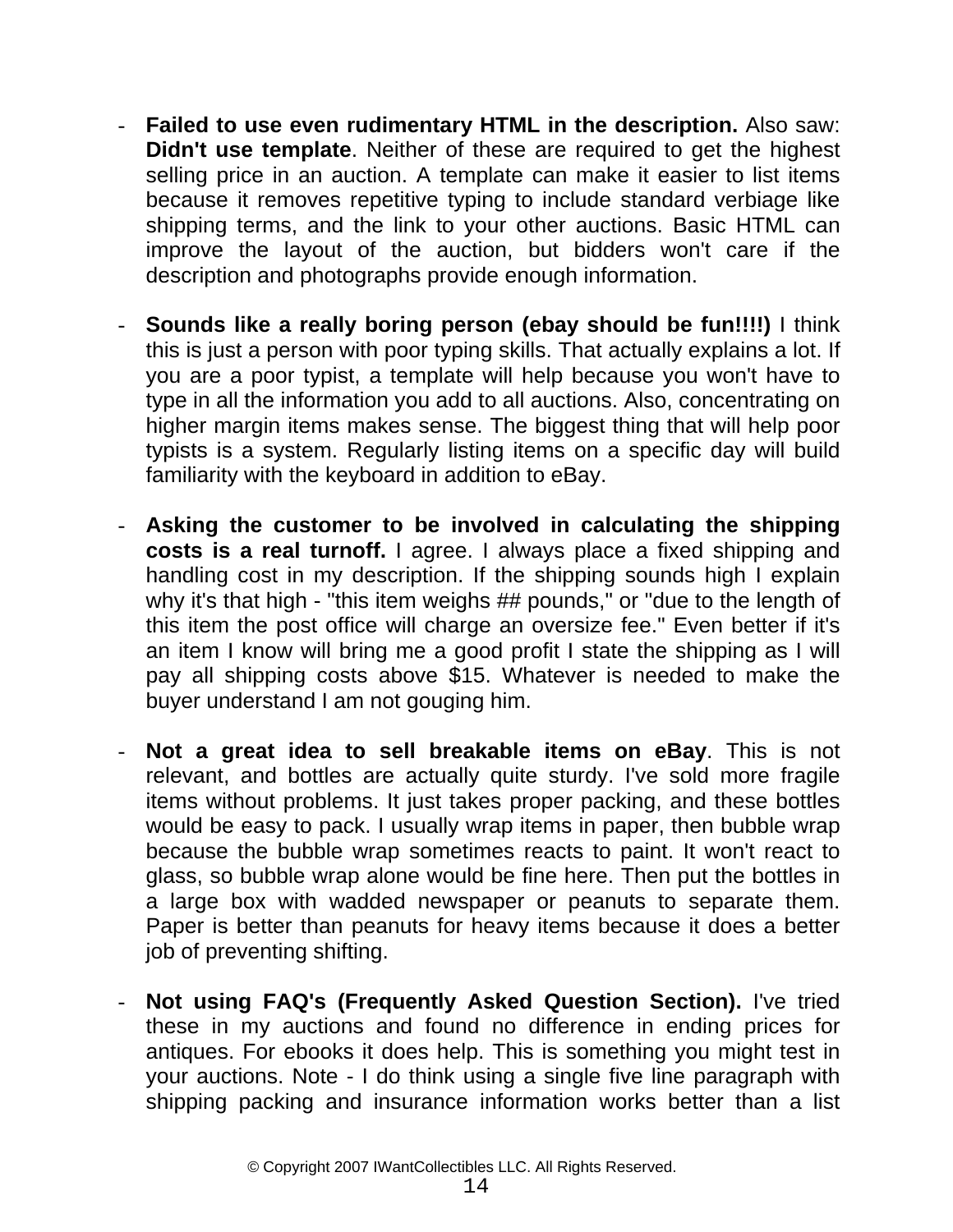because it is easier for the reader. In fact, when you are writing your description keeping your paragraphs below five lines increases readability and should increase bids with no extra effort.

- **Consider selling more items at a time and staggering ending times so it doesn't feel like the day the auction ends is the day the seller takes off with your money.** Also: **consider setting up a store to build that sense of permanency and trust.** I don't think either of these comments are mistakes. I've seen no evidence that eBay buyers think stores build confidence. In fact, I doubt the average eBay buyer is even aware of the difference between a store listing and a fixed priced listing. Selling more items at a time really depends on the time available for listing and then packing. Additionally, staggering ending times doesn't allow the seller to spend a fixed time period doing either the listing (assumes seller is not willing to pay a dime to schedule auctions) or the packing. I'd rather spend two hours listening to an interview on CD and pack all my items, than have to do a few a day.
- **Auction says 16 old bottles and there are only 15 displayed.** I got this in quite a few versions. By my count there are 16 bottles. There is a little brown bottle over on the lower left! This shows the picture is confusing people.

A few additional comments I got that were interesting:

- I would like to add that I made more mistakes on my first listing than this person.
- This auction might be ripe for arbitrage by a bottle collector or a rival bottle dealer. If I knew more about antique bottle collecting (unfortunately I don't because that's not my area of expertise) and really studied the picture, I might find this auction to be a really great deal, especially if I won the lot for the opening bid. Assuming I used priority mail shipping to my zipcode (which works out to \$20), the per bottle cost works out to be less than \$4.50 per bottle.
- I love your newsletter, it is one of the few I actually read. You actually have - gasp - ORIGINAL content. Wow. That's unusual these days.